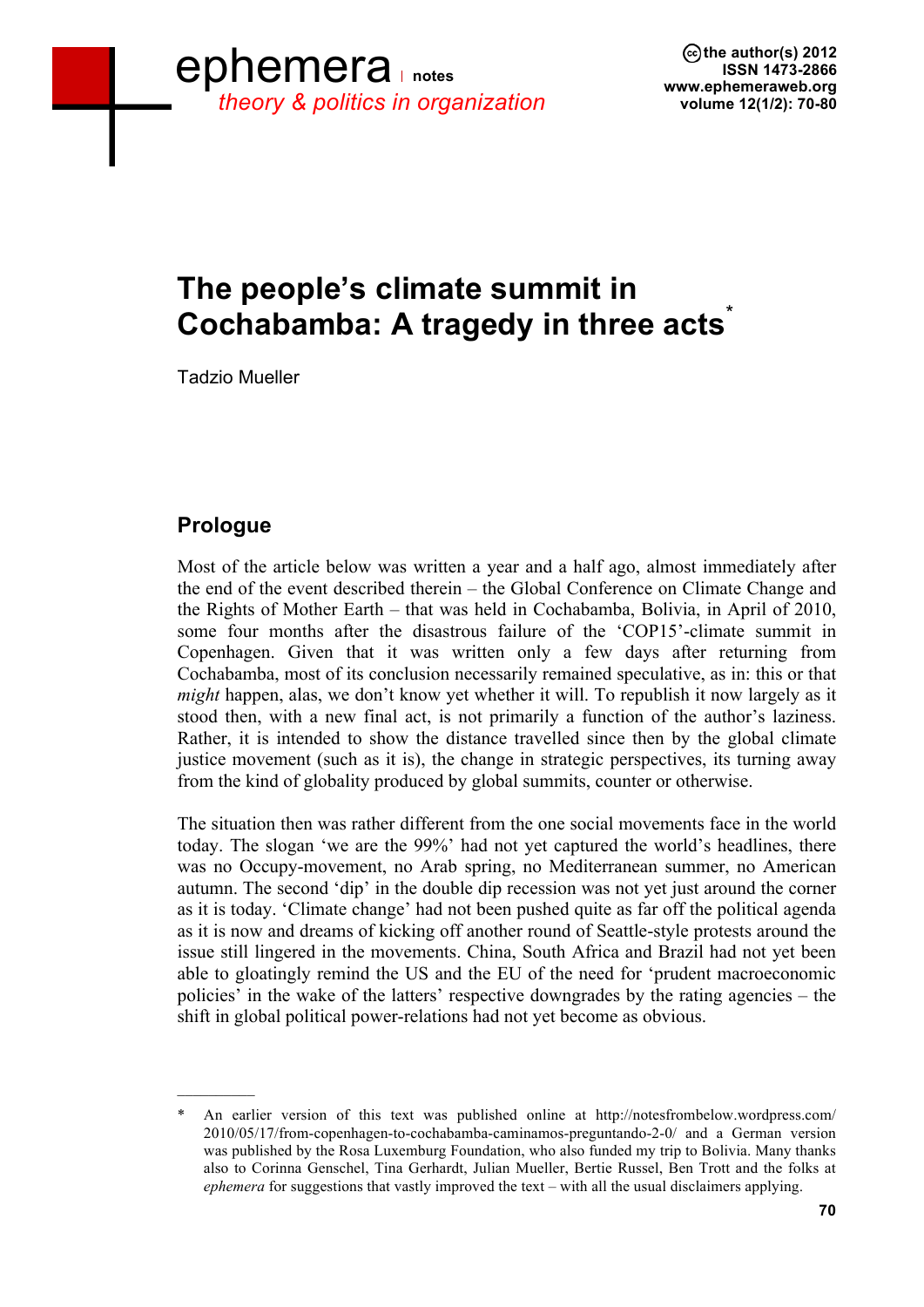Think, then, of this Prologue as the Chorus in a play by Shakespeare. Its function is to draw you, the reader, into the story that is about to be told, to set the stage as it were: 'A movement and a government, both alike in dignity, in fair Cochabamba, where we lay our scene'… Well, there's a bit more context to it than that. In order to understand the events of Cochabamba, we must first turn our eyes to:

# **Act I: The run-up**

 $\mathcal{L}$ 

Copenhagen, Denmark, December 2009. The failure of the 'COP15' UN climate summit manages to underwhelm even the already low expectations of the emerging global climate justice movement. Once it becomes obvious that none of the major emitters, neither the US nor the EU, neither Japan nor Australia, has committed to the necessary dramatic emissions reductions, the so-called 'Copenhagen Accord' is being negotiated outside the official processes under the leadership of the United States. (And why should the major emitters reduce their emissions? In a fossil-fuel based capitalist economy, reducing emissions implies a politically unpalatable reduction of economic growth.) The Accord claims it wants to limit global warming to 2° Celsius, but in pursuit of this ambitious goal it proposes only voluntary emissions reductions, without any mechanisms for enforcing these commitments, or for penalising those countries that fail to meet their commitments.<sup>1</sup> It is the resistance of governments from Venezuela, Sudan and Bolivia that ultimately stops the UNFCCC (United Nations Framework Convention on Climate Change) from officially adopting the Accord. Instead, the text it is merely 'taken note of' – as is the quality of the catering at the summit. The worst-case scenario feared by many in the movements and in critical NGOs, that a bad deal might be greenwashed, thus does not come to pass. Only the politically colour-blind could see the Accord as being genuinely green. The supposedly 'last, best chance' to save the planet (Obama) thus passes, after a two-week summit during which the prospect of the disappearance of entire island states under water and the evacuation of their populations had become a new normality that people accepted without flinching.

Yet, not only to those who would prefer no climate deal at all to even a weak one, the two-week summit is far from a complete disaster. Many in the emerging global climate justice movement, especially those who from the beginning took the hope for a 'fair, ambitious and binding deal<sup> $2$ </sup> as pie-in-the-sky, can point to successes of their own: the demonstration on Saturday 12.12.09 was probably the single largest explicit 'climate change' demonstration ever (though its political intentions were fuzzy at best, ranging from the 'do something about climate change, please', to the traditionally anticapitalist 'shut down capitalism, now!'); over a two-week period, more than 50,000 people attended Klimaforum09, the counter-summit in Copenhagen, which produced a widely disseminated final declaration that effectively brought together the various political positions in the movement; while the last major action, Reclaim Power, expressed a new relationship between movements on the streets, NGOs and governments, between 'inside' and 'outside', in a way that augured in a new phase of global movement politics

<sup>1</sup> Even the 2-degrees target has attracted criticism: whose survival is being prioritised?

<sup>2</sup> Greenpeace, Avaaz and the tck,tck,tck-campaign pushed for this goal until the bitter end.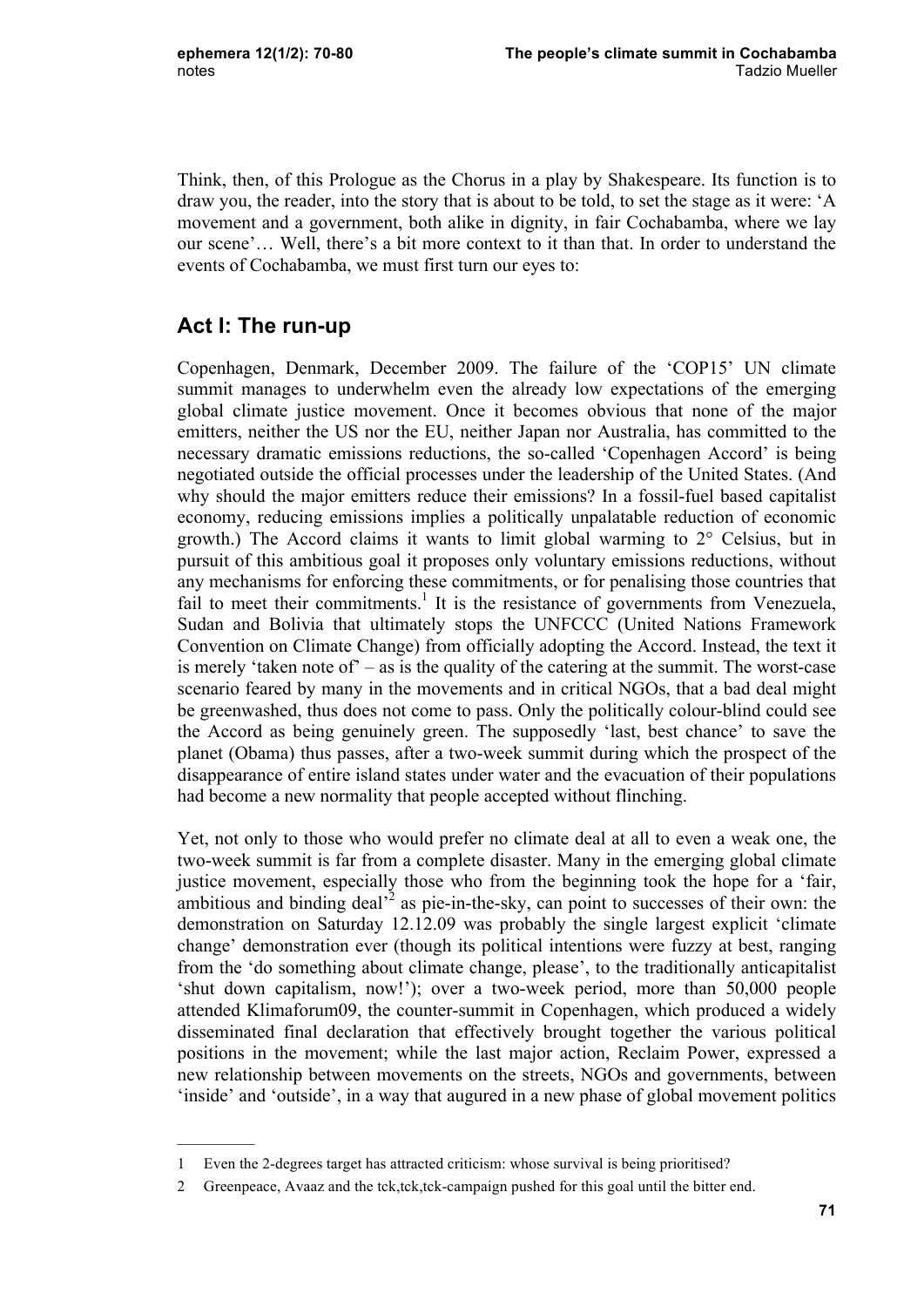(De Marcellus, 2010). In that sense it mattered that Hugo Chavez, in his address to the UNFCCC, quoted the slogan that the movements had been articulating for weeks in their workshops and chanting in the streets: *Change the system, not the climate!*

Given the obvious failure of official climate change politics on the one hand, and the possible emergence of a new social force on the other, Bolivia's president Evo Morales lays an interesting wager. He calls for an alternative climate summit – more precisely: a 'Global Conference on Climate Change and the Rights of Mother Earth' – to gather all those progressive forces that want to develop an explicitly anticapitalist climate politics. The meeting is to take place in Cochabamba, a city made famous ten years ago in the global movements by the *Guerra del Agua*, the 'water war' that brought together rural irrigators and *campesinos*, urban factory workers, unemployed miners and *cocaleros*  (coca leaf growers), who successfully overturned the contract that had privatised the municipal water system and threw the US-based multinational Bechtel out of Bolivia. Much is at stake: so far, the left's response to the failure of official climate change politics consists of little more than the usual moralising appeals and demands, but lacking sufficient social force to implement them. Put differently: it may be technically correct to say that 'capitalism' is to blame for climate change, but it doesn't help us much in light of the continued expansion of the fossil-fuel system – attempts to institute a kind of 'green capitalism' notwithstanding (Mueller and Passadakis, 2010). What might an anticapitalist climate politics look like? How can it be implemented? And maybe most importantly: by whom?

#### *Dramatis personae*

 $\frac{1}{2}$ 

In Cochabamba, these and other questions were to be discussed by an almost unprecedented constellation of actors: not since the days of the 3rd International had progressive governments and movements been brought together on such an equal footing, outside the often stifling UN-framework and in the context of such an explicitly anticapitalist discourse.

On the one side, we get the progressive Latin American governments, some of them organised in the ALBA-bloc (Bolivarian Alliance for the Peoples of our America: Venezuela, Cuba, Bolivia, Nicaragua and Ecuador). Of these, the Bolivian is by far the one closest to social movements, $3$  being itself the result of an intense cycle of largely indigenous social struggles over the course of the last decade. The relevance of this lies in the fact that the movements for climate justice, even more so than other radical left movements, rely strongly on the agenda-setting, the political leadership of often indigenous 'frontline communities' (that is, of those groups who are most directly affected by climate change as well as by the so-called 'false solutions' like emissions trading or agrofuels).

But looking to the 'material basis' of the Bolivian economy, things suddenly look somewhat different. While there is much talk of *Pachamama*, of Mother Earth and its

<sup>3</sup> Evo Morales himself hails from the, by now relatively parti-fied, *Movimiento al Socialismo* (MAS), a movement that emerged from the coca-growing communities of the Bolivian highlands. He has been in power since 2006.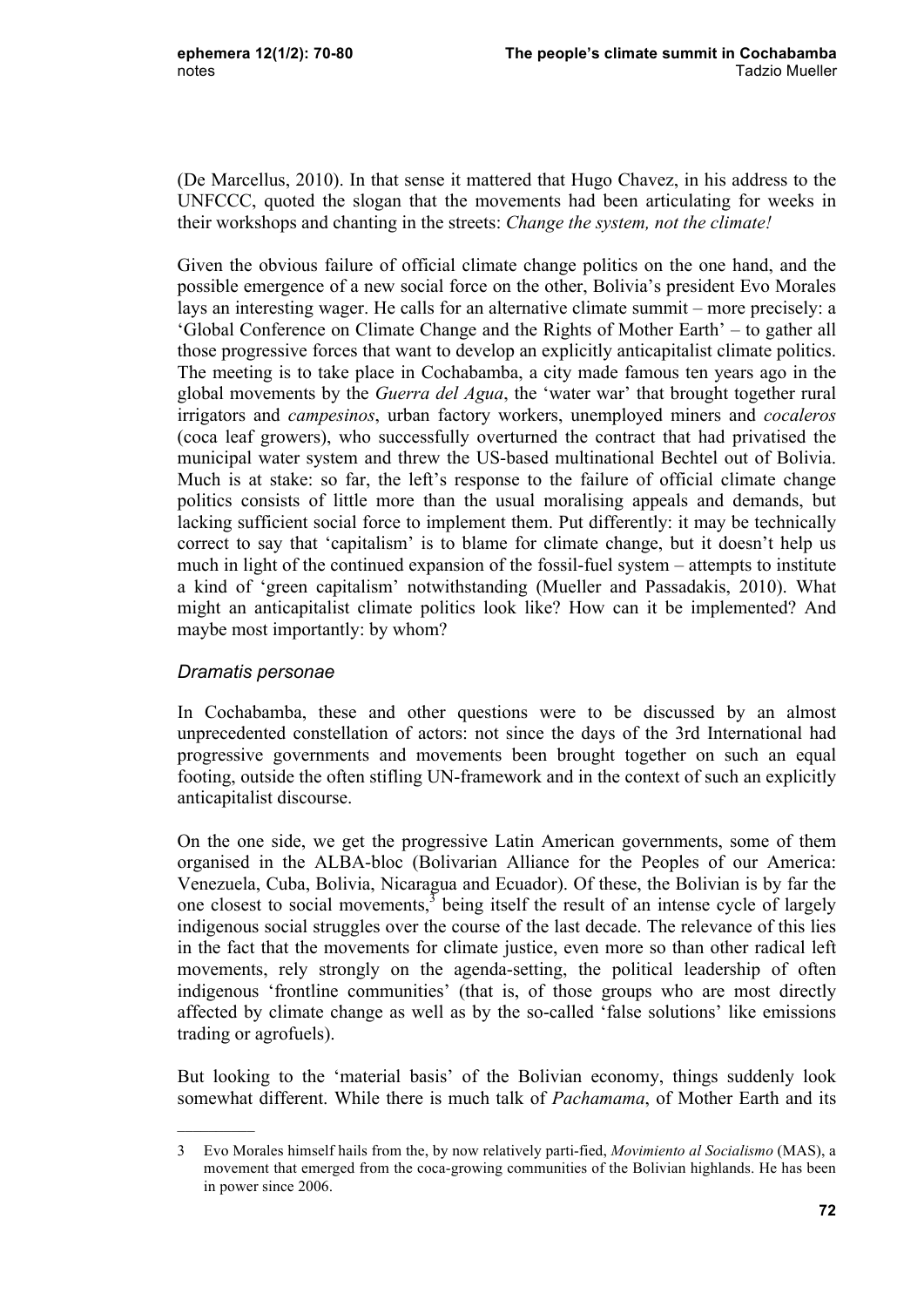rights in the run-up to and during the summit, the left-wing Latin American project is in fact grounded in a political economy that the Uruguayan intellectual Eduardo Gudynas has dubbed the 'new extractivism' (Gudynas, 2010a). To be sure, progressive governments have made significant progress in poverty reduction and have accompanied (that is, have been produced by and have furthered) genuine transformations in social force relations. What is on display in Bolivia and elsewhere in the region is a sort of neo-Keynesian *desarrollismo* (developmentalism), with strongly redistributive policies. But these welcome policies are financed by the exploitation of the very *Pachamama* whose rights are on the agenda in Cochabamba: be it the exploitation of mines (coal, lithium, copper), the construction of dams, the pumping of oil, or the expansion of hyperintensive soy-monocultures. Gudynas argues that 'the progressive governments [in Latin America] reduce economic development to economic growth, which in turn can be achieved primarily by way of the expansion of exports and increasing investments. The new extractivism is one of the central means for reaching these goals' (Gudynas, 2010b: 7).

There are thus two tensions within the Bolivian as well as the broader Bolivarian project. First, a contradiction exists between discourse and material basis (a seemingly old-fashioned, but in this case definitely appropriate distinction): flowery talk notwithstanding, the Bolivian government's capacity to effectively raise living standards within the country largely depends on high prices for natural gas and other raw materials, that is, on a fossil fuel-based, extractive economy. This hardly looks like one of the 'real solutions' so often invoked by the climate justice movement, one that would quickly deliver significant emissions reductions while at the same time beginning to overturn the social relations that produce the crisis in the first place. Second, social conflicts seem to arise almost necessarily around traditional resource extraction. Two quick examples: just days before the climate meeting in Cochabamba, the Bolivian town of San Cristobal saw the occupation of corporate offices and blockades of train lines during protests against a local silver mine. The protesters' demands? End environmental devastation and supply the local communities with water and electricity (Democracy Now, 2010). In addition, intense protests are taking place in southwest Bolivia against hydroelectric power plants that the Bolivian government plans to build together with Brazil.

This neo-extractivist model of development, as well as the need for sometimes repressively controlling the conflicts that arise around it, clearly doesn't sit very well with a conference about the rights of *Pachamama*, where the global movements are supposed to get together with progressive governments to discuss socially just solutions to the climate crisis. What to do? The Bolivian government simply decided to exclude not only these kinds of local and national questions from the conference's agenda – with the fairly ludicrous justification that local questions had no place in an international conference – but also, as a result, those groups and movements critical of the government and its developmental model. Those for whom this move is eerily reminiscent of the cynical positions taken in Copenhagen by the likes of Angela Merkel, who likes to be feted internationally as the saviour of the climate, while continuing to build coal fired power plants at home at an alarming rate, may be forgiven. The exclusion of these questions and voices from the summit led groups critical of Evo Morales and the MAS to create the alternative *mesa 18*, the '18th working group',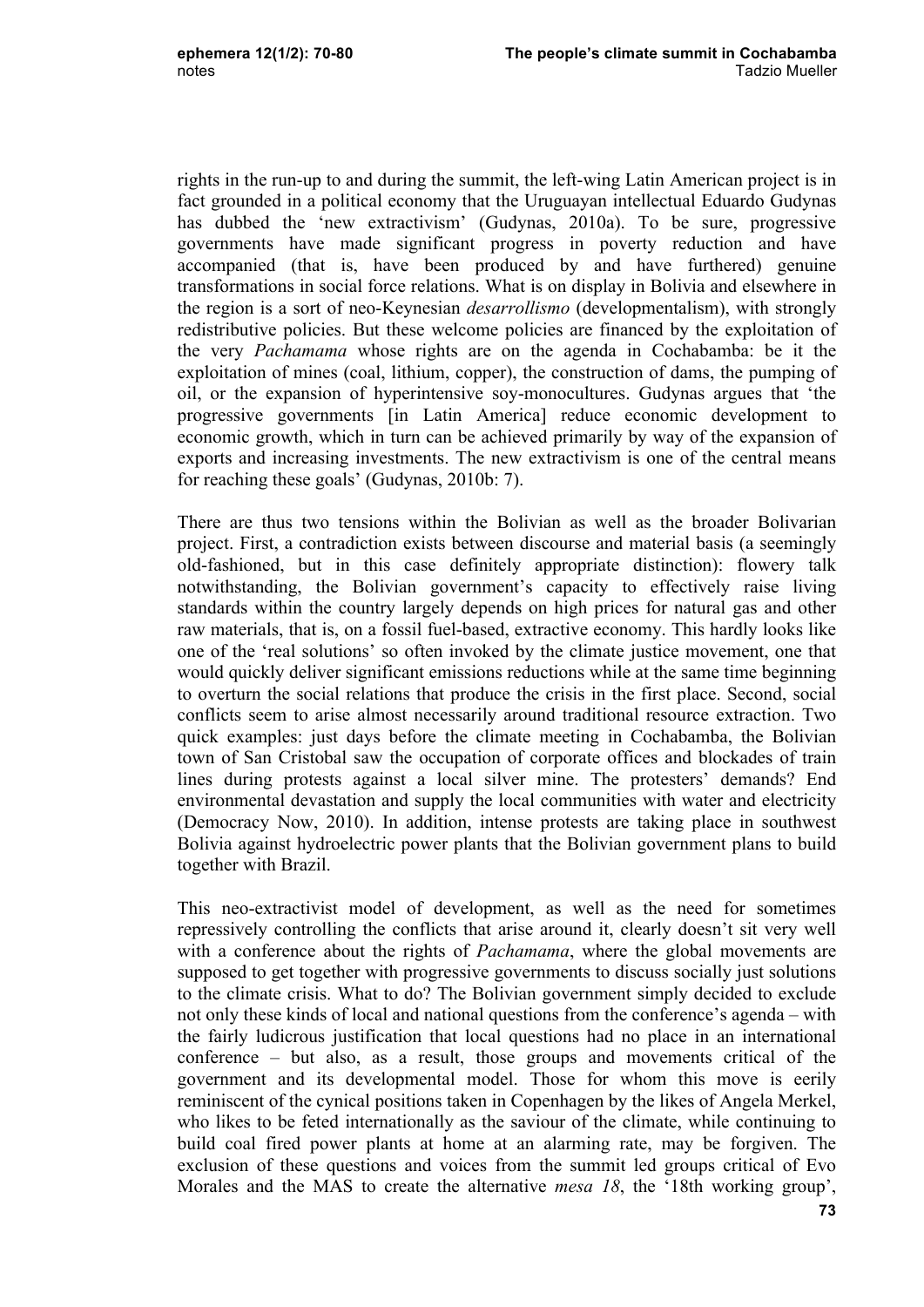$\mathcal{L}$ 

where the Bolivian model as well as the new extractivism were openly criticised. To complicate things further, and to briefly jump ahead in the storytelling: the problem with criticising Morales from the left is the political right, which has organised a strong separatist movement in the comparatively wealthy 'Media Luna' region in Bolivia's lowlands, which constitutes a serious challenge to the coherence of the country and the continuation of Morales' government. Thus, when two right-wing members of parliament wanted to join the participants of the mesa 18, they were denounced as fascists and expelled from the proceedings. Why? Because the anti-MAS left has at all costs tried to avoid the impression of joining forces with the right against Morales.

On one side, then, the Bolivian government with all its contradictions – which are in turn a reflexion of the complexity of the 'new left' in Latin America. And on the other side? There we encounter a process that, with a certain dose of Gramscian optimism of the will, can be referred to as the emerging global climate justice movement.<sup>4</sup> This movement is itself the result of a fusion between parts of the alterglobalist summit protest- and social forum-milieus with radical environmental groups and activists (or those radicalised by the failure of the UNFCCC) at a time when, on the one hand, neoliberalism was rapidly losing its ideological and integrative power, and on the other hand, climate change had begun to force its way onto the political and economic agenda, both as a socio-environmental problem and as a new opportunity for 'green' development and growth (Bullard and Mueller, 2011).

What appears as a new movement from one vantage point, however, is at the same time simply the next phase of global social struggles in an age of what ten years ago was simply called 'globalisation'. The first phase was characterised by the common rejection of neoliberalism ('one no, many yeses'), the rejection of Thatcher's dogma that there is no alternative ('another world is possible') and the widespread refusal to work with institutional left-wing actors, not to mention governments. The World Social Forum's Charter, for example, explicitly prohibits the participation of parties, and one of the most popular leftist theory books of the last ten years was John Holloway's *Change the world without taking power* (Holloway, 2002).

In the second cycle, however, some things are shifting: due to, on the one hand, neoliberalism's waning strength in institutions such as left-wing and Social Democratic parties, trade unions and some governments; and, on the other, because this waning has highlighted the weakness of the anti-neoliberal movement, its inability to institutionalise, i.e. render permanent, its gains and victories, there has lately been a change in the way that the relationship to institutions is being thought in the global movements. Where a crass anti-institutionalism used to reign – which, to be clear, was *entirely appropriate* to the situation – today we encounter openness, questions and new connections (Turbulence Collective, 2009).<sup>5</sup> One example of this is the *Reclaim Power*action mentioned above, during the preparation of which (post-)autonomous activists

<sup>4</sup> To be sure, there is also a wider 'climate movement', on the right of which we find actors such as Oxfam and others who, some five years ago, organised the rather revolting 'Make Poverty History' campaign.

<sup>5</sup> But see the resurgence of a poetic, anti-institutional insurrectionism in, e.g., The Invisible Committee (2009).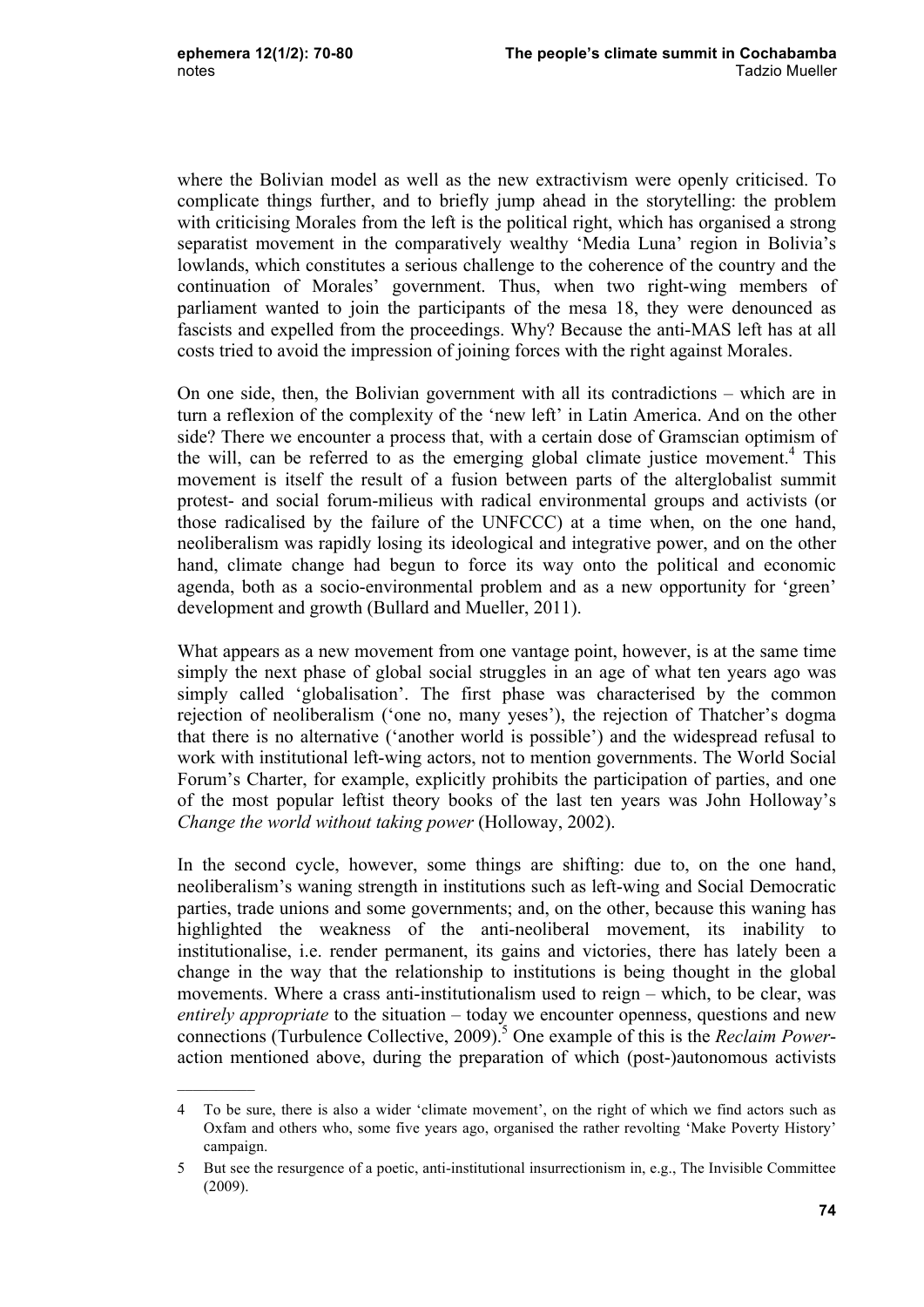collaborated, or at least negotiated, with governments and a whole range of actors that 'back in the days' would have been distrusted on account of their (ill-defined) status as 'NGOs' – another example is the movement's unclear relationship to the UNFCCC. A third, obviously, is the conference in Cochabamba itself.

The second strategic difference we encounter in this second cycle refers to the 'one no' and the 'many yeses'. After the end of neoliberalism's hegemony, there is no longer a unifying 'no', while at the same time there is much more political space within which radical, even anticapitalist, positions can be articulated. All this, coupled with the growing urgency of the climate crisis, has produced a situation where there is greater pressure on the emerging climate justice movements to produce 'positive' proposals that can be implemented at a global scale than there was on the alterglobalisation movement.

Building on the work of the environmental justice movement and networks like the *Durban Group for Climate Justice*, the idea of 'climate justice' has thus quickly established itself as an important new discursive common ground for the movement, a discourse that in fact contains a number of 'directions demands' (Trott, 2007): that fossil fuels be left in the ground; that industrial agriculture be replaced with local systems of food sovereignty; that the ecological debt owed by the global North to the South be recognised, among others (Climate Justice Now!, 2007). Obviously, these demands might sound different depending on where they are used and they might be more appropriate for struggles in the South than in the urban regions of the North: does climate justice mean the same thing in Europe as it does in Latin America? The same thing in Bolivia as it does in Brazil? In this sense, even if there is today greater pressure, and space, for positive proposals, one thing has not changed much from one phase to another: then, inspired by the poetry of the Zapatistas, the idea was to 'walk while asking questions' (*caminar preguntando*). While the conference thus gave very few answers, it raised many questions and gave space for problematics to emerge, without being solved – little else was, is, possible at this point. Problematics wouldn't be problematic if they were amenable to easy solutions…

## Act II: The conference<sup>6</sup>

 $\mathcal{L}=\mathcal{L}$ 

More than 30,000 participants, almost 10,000 of them from abroad – mostly Latin American, a surprising number of North Americans. Europe and Asia are badly represented thanks to an Icelandic volcano; representation from Africa is even worse, probably thanks to the absence of funds. Nonetheless: now we are in Cochabamba to talk about the structural changes that we know to be necessary. Government delegations from countries all over the world, summit-hopping autonomists, UN-bureaucrats, Andean coca farmers. In the run-up to the summit, 17 working groups had been created to deal with a multiplicity of topics ranging from strategies for action to forests, from indigenous rights to migration, long discussions were conducted via email-lists. Imagine the difficulties of translation: not just linguistically, also culturally. How do indigenous activists and UN-bureaucrats talk to each other? In this regard it was especially the

<sup>6</sup> For a more in-depth, movementist analysis cf. Building Bridges Collective (2010).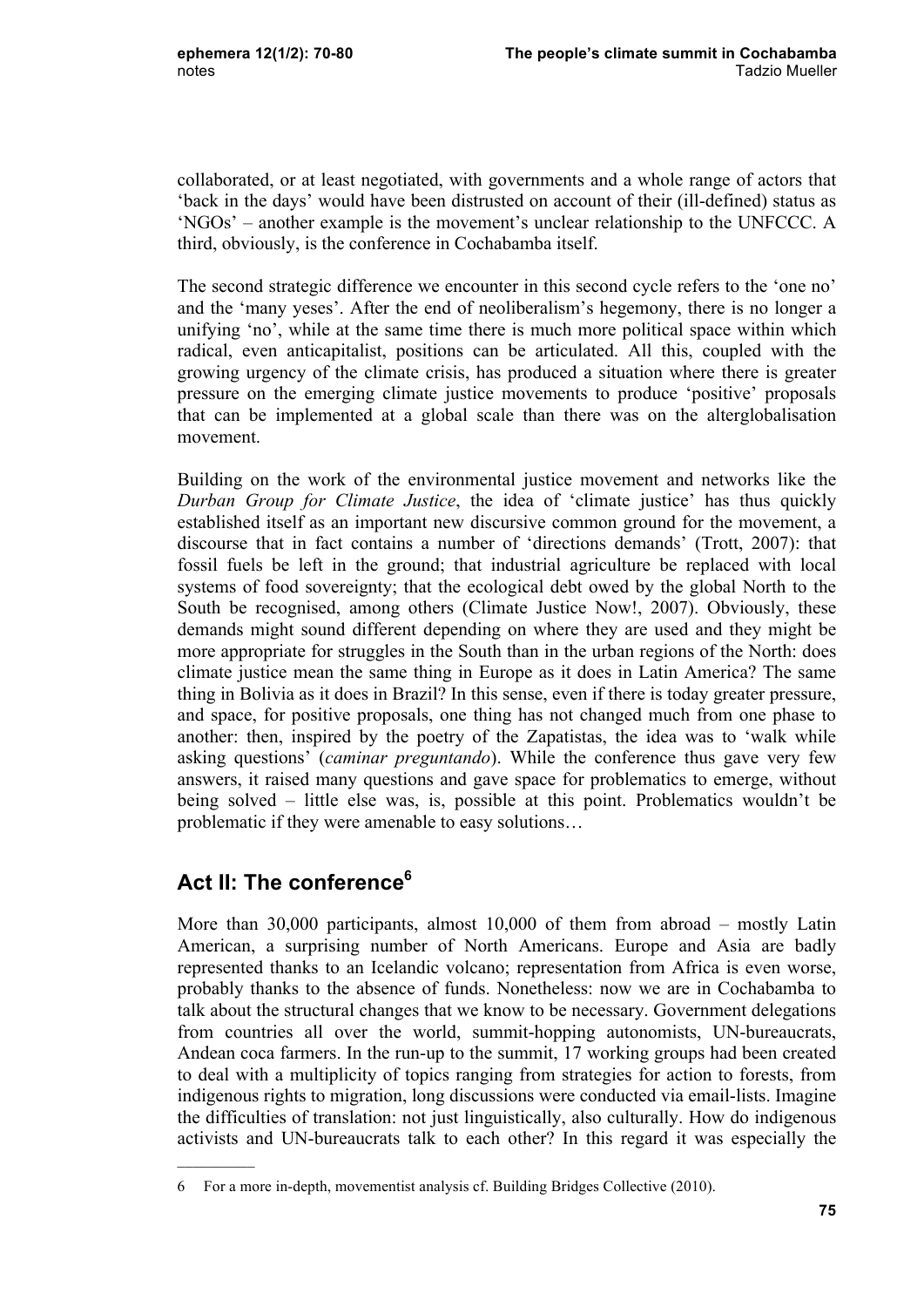central working structures of the conference, the *mesas* (working groups) that were interesting attempts to bring together the different languages, methods and goals of the various actors. In this sense, the *mesas* were certainly problematic: not (necessarily) because they were badly organised, but rather because they were an expression of *problematics*, of open questions marking this new phase of struggles.

Many stories could now be told of this conflictual cooperation. Of the working group on forests, where the movements managed to defeat an attempt by the Bolivian government to get them to support the UN-programme REDD (Reducing Emissions from Deforestation and forest Degradation), unpopular with many indigenous groups for threatening to take control of their ancestral forests out of their hands. Of *Via Campesina*'s ultimately successful last-minute move to, together with some international allies, prevent the conference from adopting a document that proposed the creation of a new 'Global Alliance of Peoples and Movements', a kind of new 'International from Above' that would tie up movements' scarce resources while adding little to the already existing concert of international fora and networks. Of the many working groups where these kinds of conflicts did not arise, where either the government's agenda (e.g. to push for an international referendum on climate change), or the movements' agenda dominated (e.g. in the working group on climate financing). But these stories, interesting as they may be, might lead us a bit too far into the event's nitty-gritty details. For more of an overview of the conference's outcomes, it is probably most interesting to take a look at the final declaration. This long text definitely packs some political punch and unites within itself a sometimes confusing multiplicity of demands, many of which come directly from the movements, others emerge straight from the Bolivian government's strategic considerations (which, incidentally, raises the question of what happens to movements' demands that are taken up by governments?).

The 'Cochabamba People's Accord' opens with some choice bits of anticapitalist and anti-growth rhetoric: 'The capitalist system has imposed on us a logic of competition, progress and limitless growth… In order for there to be balance with nature, there must first be equity among human beings… The model we support is not a model of limitless and destructive development' (WPCCC, 2010). This definitely sounds good and is almost certainly useful in the debate about the possibility and desirability of 'infinite growth on a finite planet' that seems to be slowly taking off in parts of the global North (cf. Jackson, 2009). But what are the concrete strategic steps that are being proposed – and where do their problems lie?

The two suggestions emanating from the conference that received the most coverage were the plans to hold a 'global' referendum on climate change and the idea of setting up an international environmental/climate crimes court. On the first proposal: over the course of rather controversial discussions it became clear that the referendum is a project that would make a lot of sense in a Latin American context: there is a long history here of using referenda and *consultas* as tools of *concientización*, of consciousness-raising, for example in the resistance to the Free Trade Area of the Americas. Many activists from the North and from Asia, however, viewed it more critically. How would Europeans respond to questions about climate change and the necessary changes to patterns of production and consumption that dealing with it would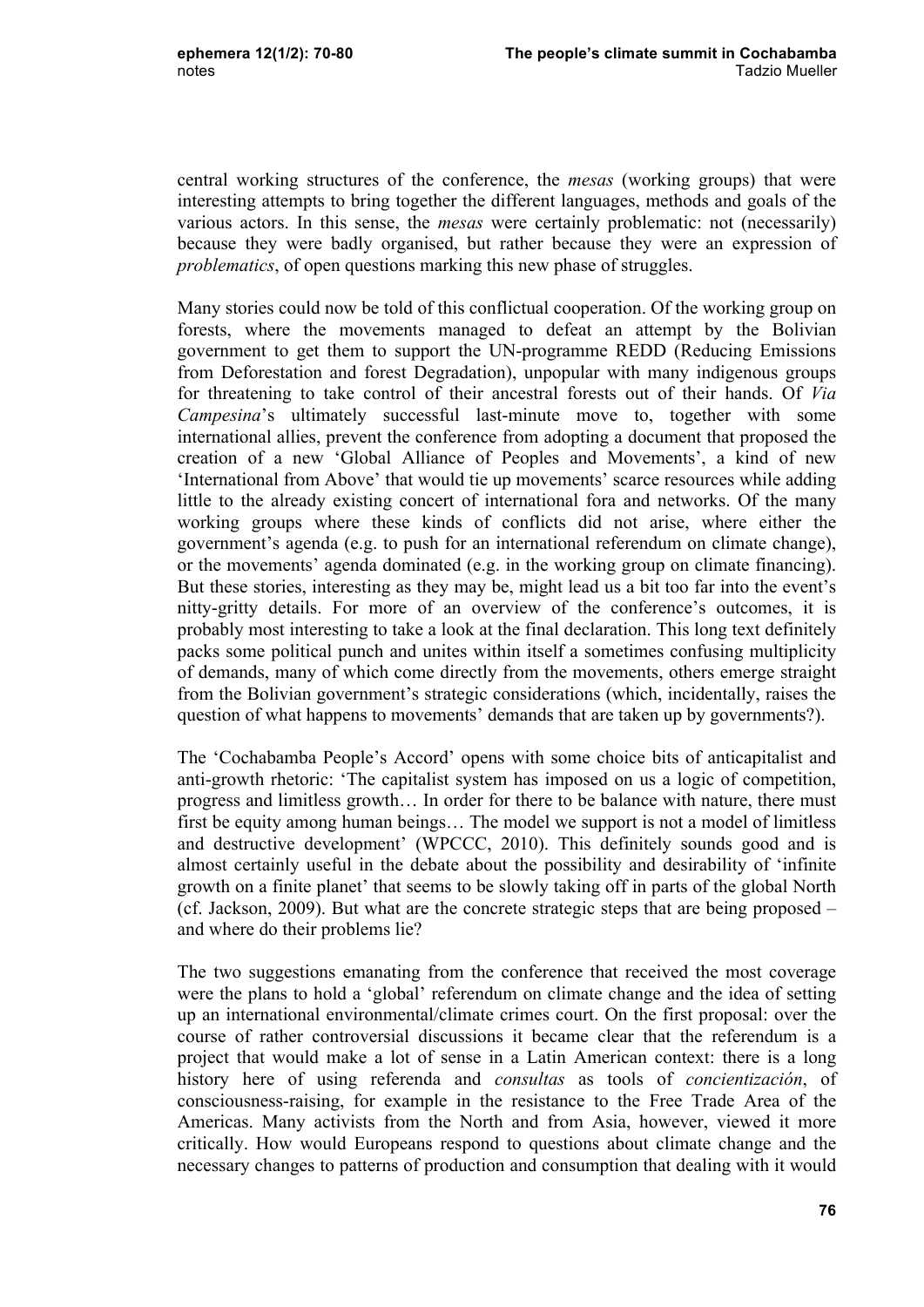entail? How about North Americans? And finally: how do you hold a referendum in China?

The international climate court is a similarly vexed project. On the one hand, the legal institutionalisation of social movements' demands and successes is certainly an important part of 'winning'. On the other hand, the creation of such an institution would demand an amazing amount of work from all parts of the climate justice movement – and do we really, after 15 years of pointlessly working away inside the UNFCCC, want to direct all our constituent power into this kind of international institutional process?

One central demand of the climate justice movement, which was taken up and further amplified in Cochabamba, has always been that the global North recognise and start making reparations for its ecological/climate debt to the global South. Now the conference has put a figure to this demand: Northern governments are to spend some 6% of their annual GDP on this debt. In principle, this call is a good thing, no doubt. In practice, the demand runs up against some problems – not in principle insurmountable ones, but problems nonetheless. First, by way of which institutional mechanism are these funds going to flow? Not, one hopes, through the World Bank, an institution that has excelled at rebranding itself the new 'Green Bank' while at the same time continuing to pour significant funds into fossil-fuel projects. And indeed, here the proposals of the financing working group are clear: 'a new financial mechanism shall be established under the authority of the UNFCCC, replacing the Global Environment Facility and its intermediaries such as the World Bank and the Regional Development Banks' (WPCCC, 2010). *Second*, to whom will these funds be paid? (Here, both the question and the answer need to be formulated carefully). To Southern governments? Here, the term 'global South' might be covering up one too many conflicts between governments and sectors of society. Third, given that the payment of climate debt could be framed as yet another reason for draconian austerity measures in Europe and that people, as a discussion at a UK-climate camp once pointed out, are unlikely to riot *for*  austerity, how can we turn this into a demand that won't leave us even more marginalised in the political battles raging on the continent? One way out of this would be for the movements to demand that payment of this ecological debt be tied to restrictions on where the money might come from. It would have to come from taxes on polluters that do not involve these costs being passed on to those who, say, need to consume energy to heat their homes.

In general, the 'global North' comes in for much criticism in the conference's final declaration: it is being urged to take responsibility for those displaced by the effects of climate change and to open its borders to them; and to reduce its emissions by 50% from 2013 to 2017, against a 1990 baseline. The text also repeatedly refers to 'indigenous peoples', their economies and their ways of life: on the one hand, as a source of legitimacy and moral anchor, and on the other hand, as a rhetorical antigrowth device. We can only hope that these ways of life and economies not only continue to survive their confrontation with the global North but also with the new extractivism of the Latin American New Left. In this regard it is interesting, although hardly surprising, to note that one central movement demand does not appear in the final document: to leave fossil fuels in the ground. Comrades Evo and Hugo would not have appreciated that one.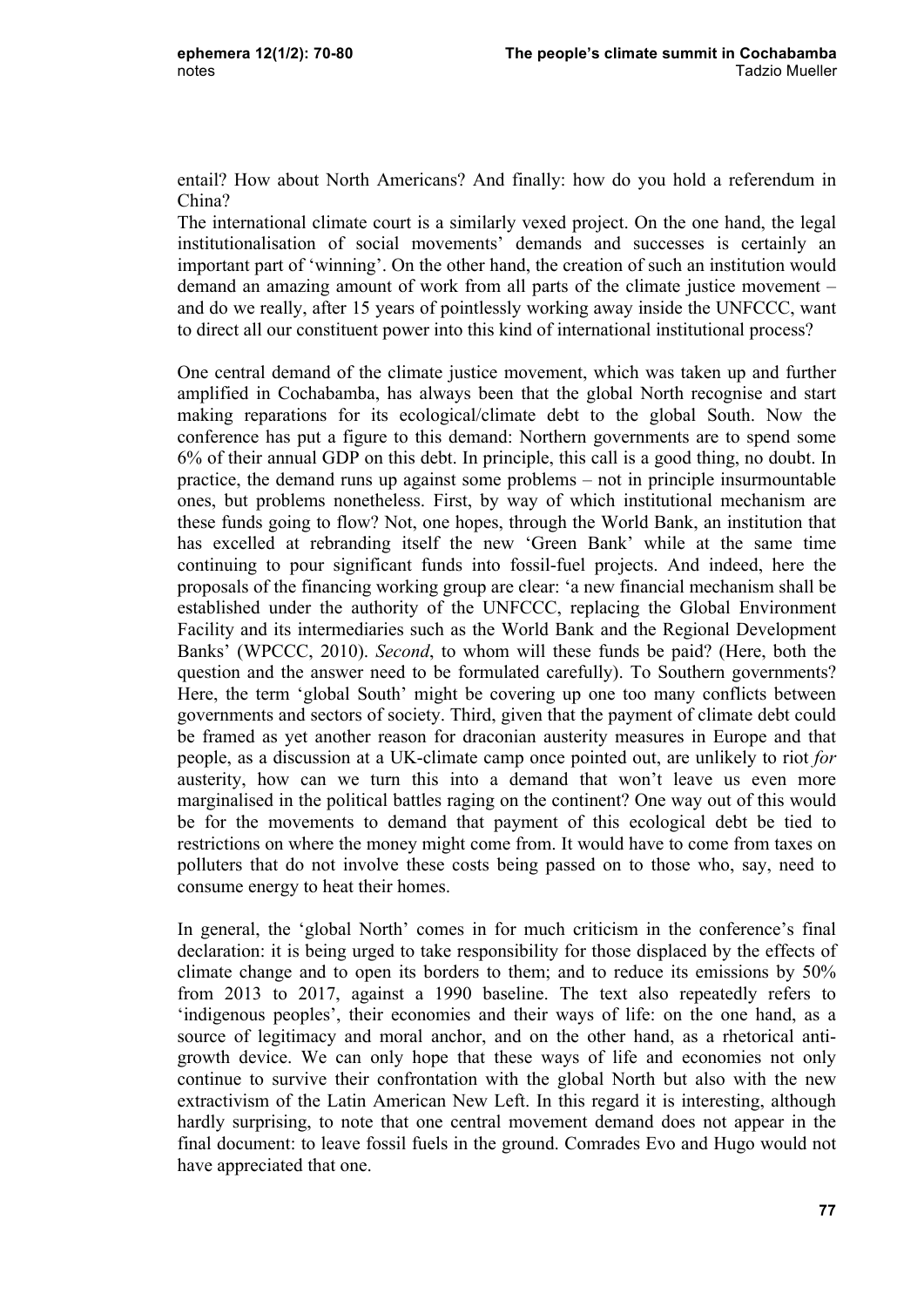## **Act III: Pessimism of the intellect?**

*Chorus:*

*Our revels now are ended. These our actors, As I foretold you, were all spirits and Are melted into air, into thin air… We are such stuff As dreams are made on…* 

Back in the future, in early 2012, the political optimism, indeed the cheerleading that dominates the above pages seems somewhat misplaced. To start with, the UNFCCC, after holding yet two more failed summits, is pretty much a dead letter, approaching WTO-status. Opinions diverged on COP16 in Cancun, but the failure of COP17 in Durban was so total that it almost failed to make international headlines – no one expected any different, at least not until, wait for it, 2020 (Harvey, 2011). The flipside of this entirely predictable failure from the perspective of the climate justice movement is that any attempt to use the UNFCCC's globality, its global institutional and discursive reach, to promote an agenda of climate justice and institutional change (such as the creation of an international climate court) is therefore also necessarily a failure. Maybe even more problematically, no strong global climate justice movement has emerged, in spite of activists' repeated attempts to sing it into being (cf. Bullard and Mueller, 2011). Meanwhile in Bolivia, where we had set our scene, conflicts around the 'new extractivism' have escalated and there has been a strong push-back against the Morales government precisely by some of the indigenous movements that helped propel him to victory – whether in the *gazolinazo*, where popular uprisings defeated a measure to reduce fuel subsidies, or in the ever-more protracted struggle around the TIPNIS-road project.

To be sure, there are powerful emancipatory struggles in the world that have managed to create their own globality, their own global resonances (the 'Arab Spring', the Occupy-movement), but it seems like climate change is one of the last things on their minds. In fact, in the global North – that is, in the place where 'mitigation', i.e. drastic greenhouse gas reductions, would have to start more or less yesterday – climate change is slipping ever further down the public agenda in the context of the economic crisis (Lovell, 2011), while it is in the South, battered by an ever-growing number of extreme weather events (Munich RE, 2010) that concern is rising (Lucas, 2011). After briefly pausing their inexorable rise on account of the world economic crisis, greenhouse gas emissions did more than return to their previous growth path. In 2010 they jumped 'by the largest amount on record, upending the notion that the brief decline during the recession might persist through the recovery' (Gillis, 2011). In addition, because the centre of global accumulation seems to be shifting away from (financial) services back to manufacturing,  $CO_2$  emissions are now growing faster than economic growth (PWC, 2011). And to top it off, in an influential 2009 paper a group of scientists asserts that out of nine 'planetary boundaries' within which we would have to stay in order to maintain the benign environmental conditions that have existed for the last roughly 12,000 years, humanity has already passed three: climate change, biodiversity loss and the so-called 'nitrogen cycle' (Rockström et al., 2009). In effect, there is neither real mitigation of, nor effective adaptation to, the global (if socially staggered) threat of runaway socio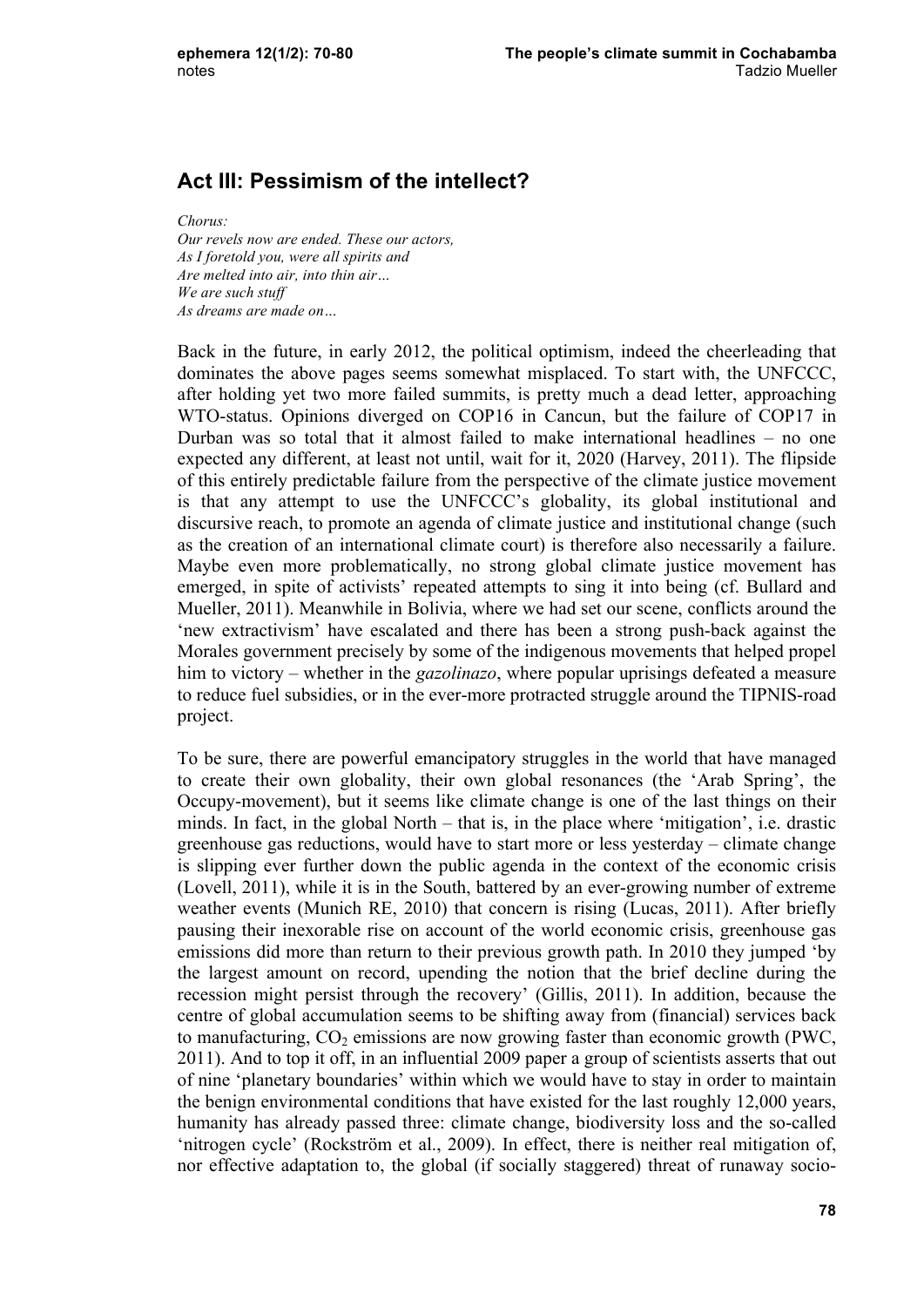ecological collapse and the social conflict and unrest that are bound to follow in its wake (Parenti, 2011).

But pessimism of the intellect, the counterpart to the 'optimism of the will' that shone through the pages above, is not the same as simple defeatism. Indeed, it raises more sharply the strategic questions that necessarily arise at the end of this analysis: what is to be done? By whom? And at what scale? To start from the end: the weakening of global regulatory institutions in general and those supposed to manage environmental devastation in particular (cf. Brand and Wissen, 2011), has implied a turn away for climate (justice) movements from the global scale back to regional and national ones. In turn, this has meant that climate justice struggles in the North will diverge further from those in the South. In the South, they are likely to escalate as governments of both the right and the left drive forward rapid industrialisation projects, whether in Bolivia, China or Brazil.

In the North, from where this article is written, many climate (justice) activists have had to face up to the problem that political frames centred around climate change struggle to generate a mass base – both as a matter of empirical experience and based on the analysis here, most people's interests seem aligned with the further destruction of the planet. As a result, they have begun to focus on issue areas where this contradiction is not as clear-cut, trying, for example, to push for more rapid, fundamental and socially just transformations of their countries' energy sectors (Bricke and Mueller, 2011). There is, then, in short, no longer a global climate justice movement to speak of. But that does not mean that the struggle for climate justice has disappeared. Indeed, it is likely to escalate even in the near future.

- Brand, U. and M. Wissen (2011) 'Die Regulation der ökologischen Krise: Theorie und Empirie der Transformation gesellschaftlicher Naturverhältnisse', *Österreichische Zeitschrift für Soziologie*, 36 (2): 12-34. **references**
	- Bricke, M. and T. Mueller (2011) 'Kurze Geschichte einer kurzen Geschichte: die Klimagerechtigkeitsbewegung in der BRD', *arranca!*, 44.
	- Building Bridges Collective (2010) *Space for movement? Reflections from Bolivia on climate justice, social movements and the state*. Leeds: self-published.
	- Bullard, N. and T. Mueller (2011) 'Beyond the green economy: Global movements for climate justice in a fracturing world', *Development*, 55(1): 54-62.
	- Climate Justice Now! (2007) 'What's missing from the climate talks? Justice!' [http://www.climatejustice-now.org/about-cjn/history/bali-cjn-founding-presse-release/].
	- De Marcellus, O. (2010) 'Failure and victory in Copenhagen' [http://www.climateimc.org/en/events/ 2010/01/02/failure-and-victory-copenhagen].
	- Democracy Now (2010) 'As protests mount against San Cristóbal silver mine, Bolivia looks to extract massive lithium reserves, but at what cost?' [http://www.democracynow.org/2010/4/20/two].
	- Gillis, J. (2011) 'Carbon emissions show biggest jump ever recorded', *The New York Times* [http://www.nytimes.com/2011/12/05/science/earth/record-jump-in-emissions-in-2010-studyfinds.html].
	- Gudynas, E. (2010a) 'The new extractivism in South America' [.http://americas.irc-online.org/pdf/ reports/1001theses.pdf].